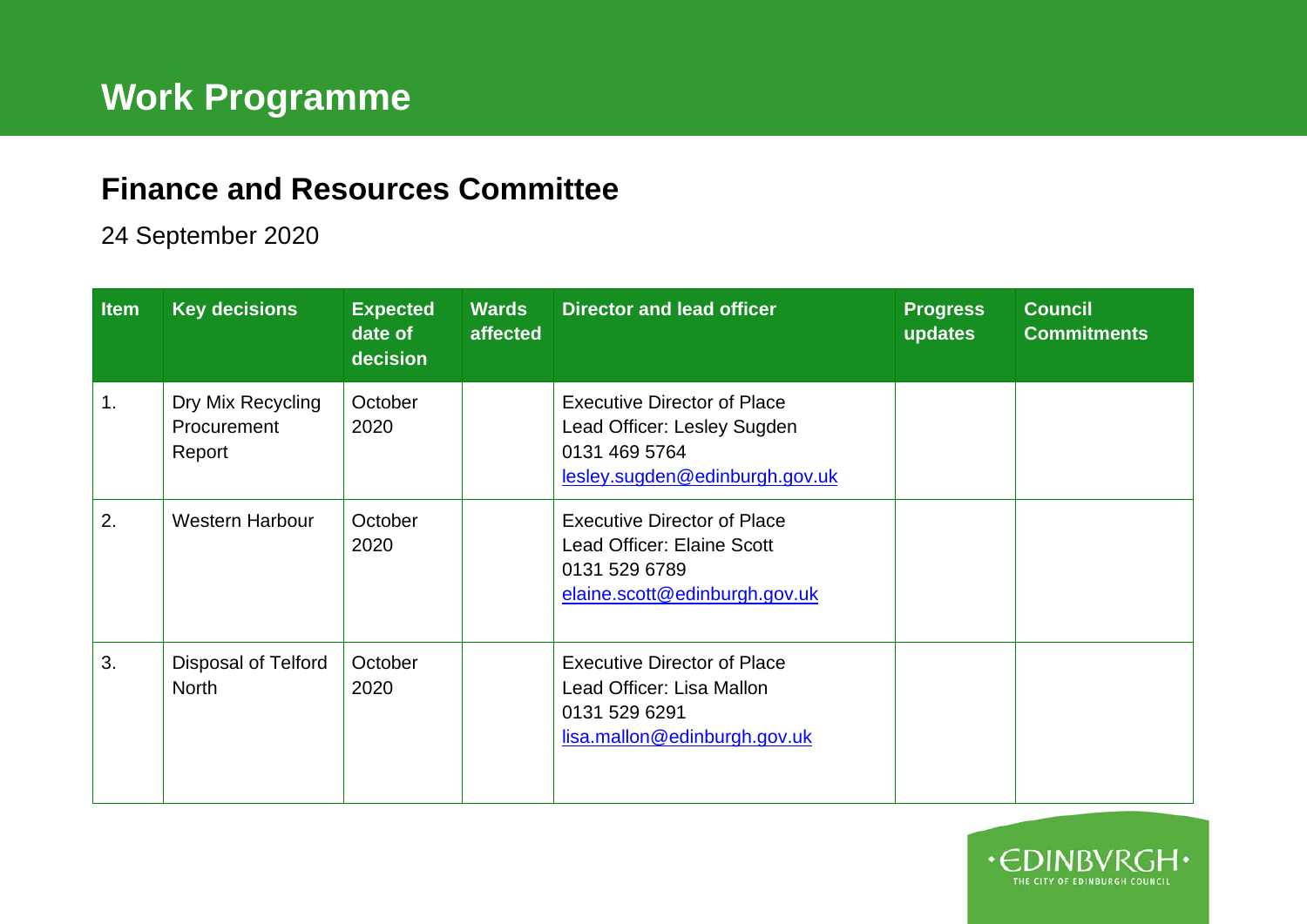| <b>Item</b> | <b>Key decisions</b>                                                      | <b>Expected</b><br>date of<br>decision | <b>Wards</b><br>affected | <b>Director and lead officer</b>                                                                                   | <b>Progress</b><br>updates | <b>Council</b><br><b>Commitments</b> |
|-------------|---------------------------------------------------------------------------|----------------------------------------|--------------------------|--------------------------------------------------------------------------------------------------------------------|----------------------------|--------------------------------------|
| 4.          | <b>Capital Framework</b><br>(Procurement)                                 | October<br>2020                        |                          | <b>Executive Director of Place</b><br>Lead Officer: Graeme Reid<br>0131 529 5904<br>graeme.reid@edinburgh.gov.uk   |                            |                                      |
| 5.          | <b>Policies Assurance</b><br>Statement - Legal<br>and Risk                | October<br>2020                        |                          | <b>Executive Director of Resources</b><br>Lead Officer: Nick Smith<br>0131 529 4377<br>nick.smith@edinburgh.gov.uk |                            |                                      |
| 6.          | <b>Enterprise Risk</b><br>Management<br>Policy                            | October<br>2020                        |                          | <b>Executive Director of Resources</b><br>Lead Officer: Nick Smith<br>0131 529 4377<br>nick.smith@edinburgh.gov.uk |                            |                                      |
| 7.          | <b>Risk Appetite</b><br><b>Statement</b>                                  | October<br>2020                        |                          | <b>Executive Director of Resources</b><br>Lead Officer: Nick Smith<br>0131 529 4377<br>nick.smith@edinburgh.gov.uk |                            |                                      |
| 8.          | <b>Revenue Budget</b><br>$2020/21 - \text{Month}$<br><b>Five Position</b> | October<br>2020                        |                          | <b>Executive Director of Resources</b><br>Lead Officer: Hugh Dunn<br>0131 469 3150<br>hugh.dunn@edinburgh.gov.uk   |                            |                                      |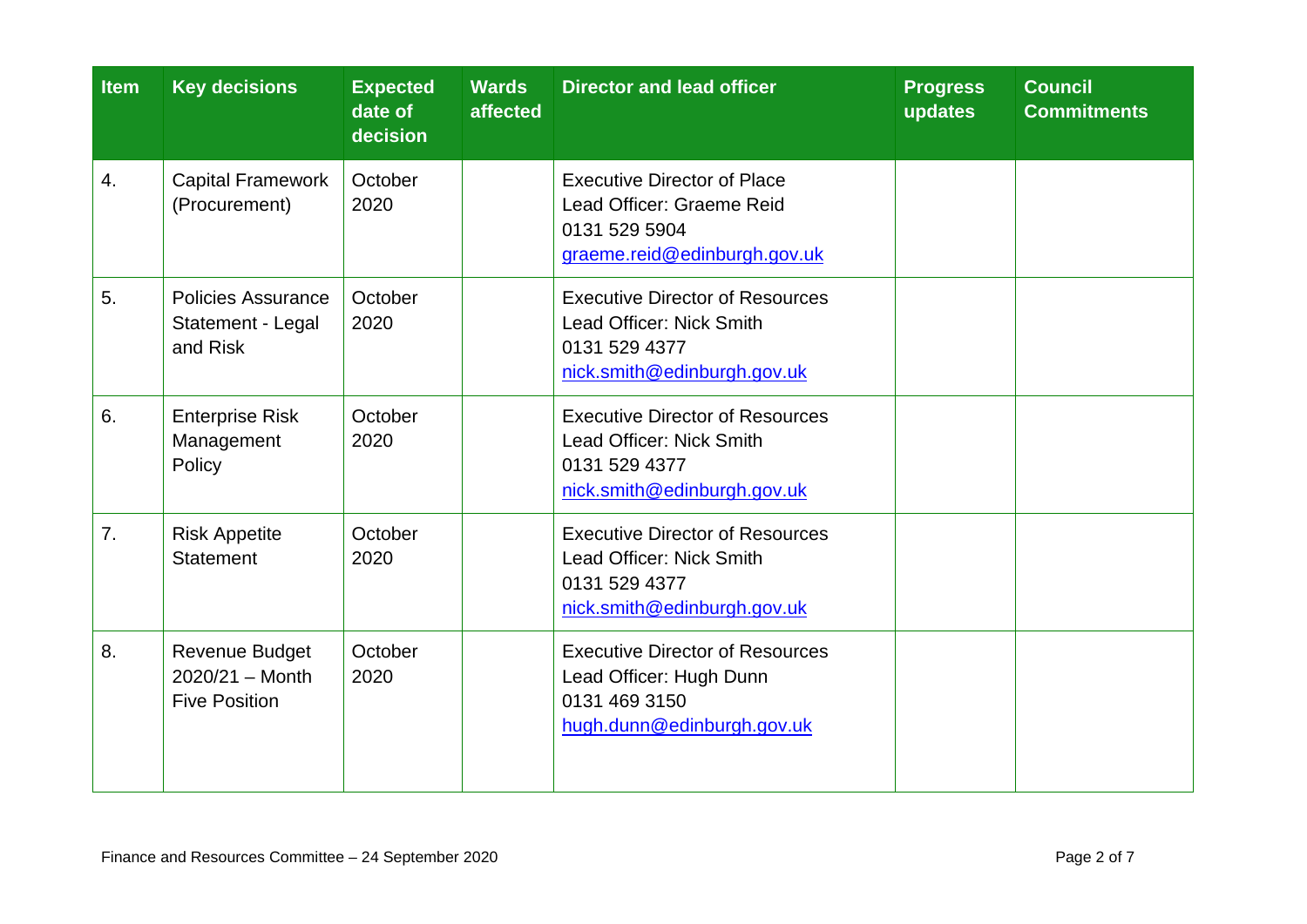| Item | <b>Key decisions</b>                                                                                      | <b>Expected</b><br>date of<br>decision | <b>Wards</b><br>affected | <b>Director and lead officer</b>                                                                                 | <b>Progress</b><br>updates | <b>Council</b><br><b>Commitments</b> |
|------|-----------------------------------------------------------------------------------------------------------|----------------------------------------|--------------------------|------------------------------------------------------------------------------------------------------------------|----------------------------|--------------------------------------|
| 9.   | <b>Change Strategy</b><br>$2021/24 -$ progress<br>update (joint report<br>with Chief<br>Executive)        | October<br>2020                        |                          | <b>Executive Director of Resources</b><br>Lead Officer: Hugh Dunn<br>0131 469 3150<br>hugh.dunn@edinburgh.gov.uk |                            |                                      |
| 10.  | <b>Capital Budget</b><br>$2020/21 - \text{Month}$<br><b>Five Position</b>                                 | October<br>2020                        |                          | <b>Executive Director of Resources</b><br>Lead Officer: Hugh Dunn<br>0131 469 3150<br>hugh.dunn@edinburgh.gov.uk |                            |                                      |
| 11.  | <b>Capital Budget</b><br>Strategy 2020/30 -<br>update                                                     | October<br>2020                        |                          | <b>Executive Director of Resources</b><br>Lead Officer: Hugh Dunn<br>0131 469 3150<br>hugh.dunn@edinburgh.gov.uk |                            |                                      |
| 12.  | <b>Resources</b><br>Directorate $-$<br>revenue budget<br>monitoring 2020/21<br>$-$ month five<br>position | October<br>2020                        |                          | <b>Executive Director of Resources</b><br>Lead Officer: Hugh Dunn<br>0131 469 3150<br>hugh.dunn@edinburgh.gov.uk |                            |                                      |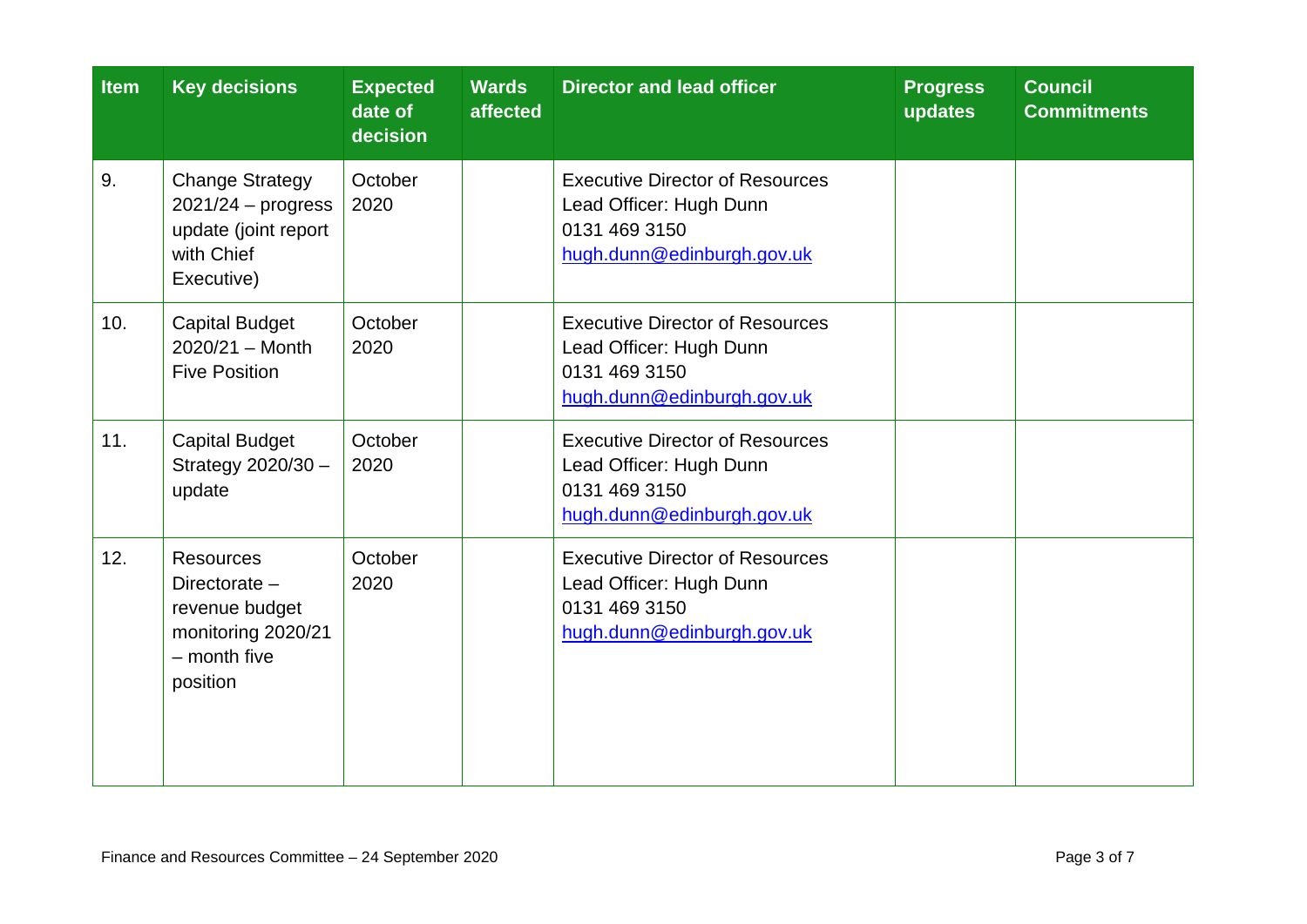| <b>Item</b> | <b>Key decisions</b>                                                                                      | <b>Expected</b><br>date of<br>decision | <b>Wards</b><br>affected | <b>Director and lead officer</b>                                                                                         | <b>Progress</b><br>updates | <b>Council</b><br><b>Commitments</b> |
|-------------|-----------------------------------------------------------------------------------------------------------|----------------------------------------|--------------------------|--------------------------------------------------------------------------------------------------------------------------|----------------------------|--------------------------------------|
| 13.         | <b>Chief Executive's</b><br>Services - revenue<br>budget monitoring<br>$2020/21 - month$<br>five position | October<br>2020                        |                          | <b>Executive Director of Resources</b><br>Lead Officer: Hugh Dunn<br>0131 469 3150<br>hugh.dunn@edinburgh.gov.uk         |                            |                                      |
| 14.         | Sirius Building,<br>Clocktower,<br>Edinburgh -<br>Proposed New<br>Lease                                   | October<br>2020                        |                          | <b>Executive Director of Resources</b><br>Lead Officer: Mark Bulloch<br>0131 529 5991<br>mark.bulloch@edinburgh.gov.uk   |                            |                                      |
| 15.         | 26 Cultins Road,<br>Edinburgh $-$<br><b>Proposed Lease</b><br>Extension                                   | October<br>2020                        |                          | <b>Executive Director of Resources</b><br>Lead Officer: Mark Bulloch<br>0131 529 5991<br>mark.bulloch@edinburgh.gov.uk   |                            |                                      |
| 16.         | <b>Miscellaneous</b><br>Debts Write Off $-6$<br>monthly operational<br>update (B Agenda)                  | October<br>2020                        |                          | <b>Executive Director of Resources</b><br>Lead Officer: Nicola Harvey<br>0131 469 5016<br>nicola.harvey@edinburgh.gov.uk |                            |                                      |
| 17.         | <b>Annual Fraud</b><br>Prevention and<br>Detection - Annual<br>Report                                     | October<br>2020                        |                          | <b>Executive Director of Resources</b><br>Lead Officer: Nicola Harvey<br>0131 469 5016<br>nicola.harvey@edinburgh.gov.uk |                            |                                      |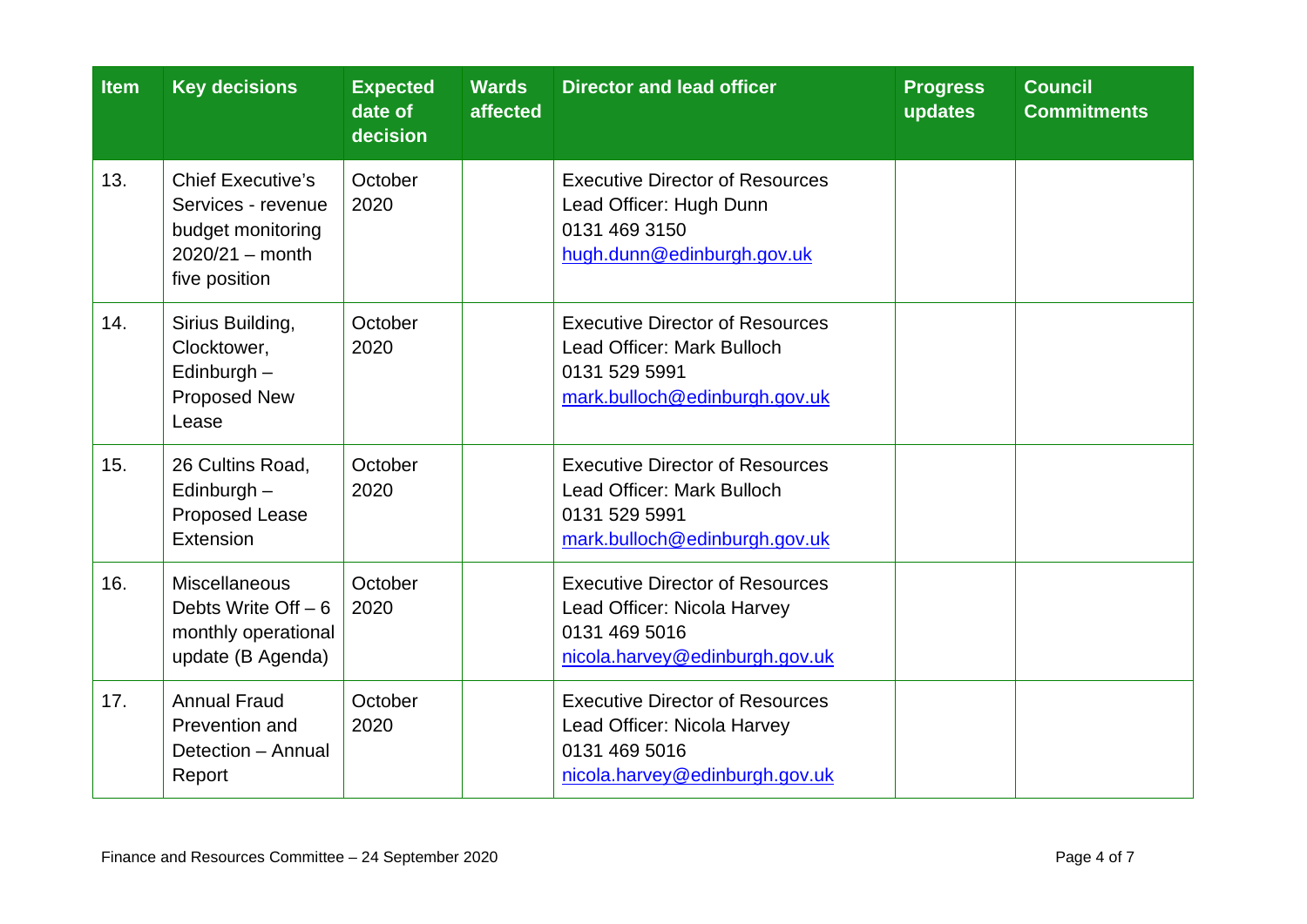| <b>Item</b> | <b>Key decisions</b>                                                          | <b>Expected</b><br>date of<br>decision | <b>Wards</b><br>affected | <b>Director and lead officer</b>                                                                                                 | <b>Progress</b><br>updates | <b>Council</b><br><b>Commitments</b> |
|-------------|-------------------------------------------------------------------------------|----------------------------------------|--------------------------|----------------------------------------------------------------------------------------------------------------------------------|----------------------------|--------------------------------------|
| 18.         | <b>Digital and Smart</b><br><b>City Strategy</b>                              | October<br>2020                        |                          | <b>Executive Director of Resources</b><br>Lead Officer: Nicola Harvey<br>0131 469 5016<br>nicola.harvey@edinburgh.gov.uk         |                            |                                      |
| 19.         | Award of the<br>Contract for<br>Professional<br><b>Services</b><br>Framework. | October<br>2020                        |                          | <b>Executive Director of Resources</b><br>Lead Officer: Iain Strachan<br>0131 529 4930<br>iain.strachan@edinburgh.gov.uk         |                            |                                      |
| 20.         | 1st Floor, Ratho<br>Park (Phase 3),<br>Edinburgh -<br>Proposed New<br>Lease   | October<br>2020                        |                          | <b>Executive Director of Resources</b><br>Lead Officer: Graeme McGartland<br>0131 529 5956<br>graeme.mcgartland@edinburgh.gov.uk |                            |                                      |
| 21.         | Investments<br>Portfolio - Update<br>Report                                   | October<br>2020                        |                          | <b>Executive Director of Resources</b><br>Lead Officer: Graeme McGartland<br>0131 529 5956<br>graeme.mcgartland@edinburgh.gov.uk |                            |                                      |
| 22.         | <b>Trinity Apse</b><br>Edinburgh -<br>Proposed New<br>Lease                   | October<br>2020                        |                          | <b>Executive Director of Resources</b><br>Lead Officer: Alan Simpson<br>0131 529 6693<br>alan.simpson2@edinburgh.gov.uk          |                            |                                      |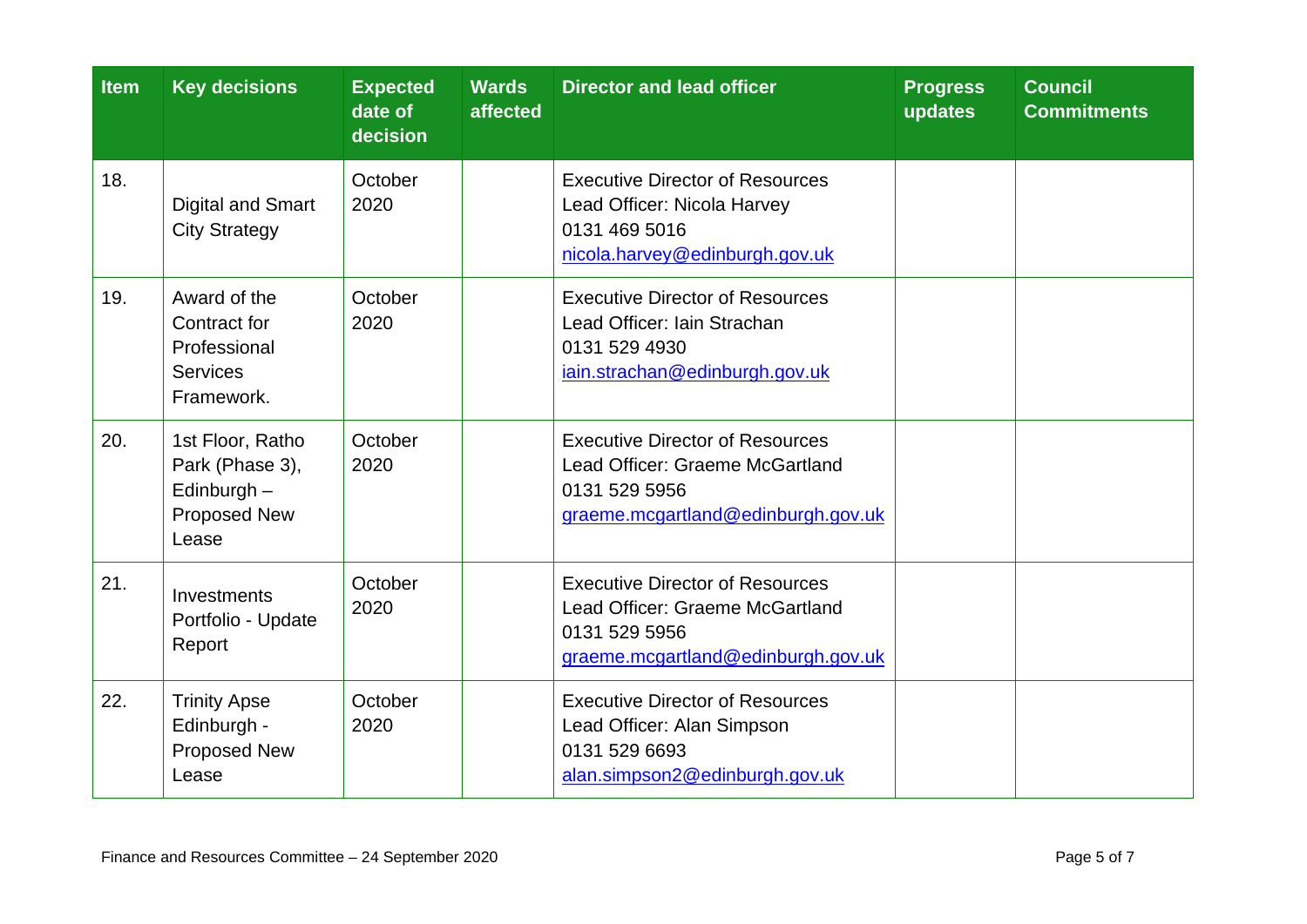| <b>Item</b> | <b>Key decisions</b>                                                                     | <b>Expected</b><br>date of<br>decision | <b>Wards</b><br>affected | <b>Director and lead officer</b>                                                                                       | <b>Progress</b><br>updates | <b>Council</b><br><b>Commitments</b> |
|-------------|------------------------------------------------------------------------------------------|----------------------------------------|--------------------------|------------------------------------------------------------------------------------------------------------------------|----------------------------|--------------------------------------|
| 23.         | <b>Extension to</b><br><b>Existing Contractor</b><br><b>Works Framework</b><br>(CT0145). | October<br>2020                        |                          | <b>Executive Director of Resources</b><br>Lead Officer: Peter Watton<br>0131 529 5962<br>peter.watton@edinburgh.gov.uk |                            |                                      |
| 24.         | <b>Audited Annual</b><br><b>Accounts</b>                                                 | November<br>2020                       |                          | <b>Executive Director of Resources</b><br>Lead Officer: Hugh Dunn<br>0131 469 3150<br>hugh.dunn@edinburgh.gov.uk       |                            |                                      |
| 25.         | <b>Digital Learning</b><br>Officer                                                       | December<br>2020                       |                          | <b>Executive Director for Communities</b><br>and Families                                                              |                            |                                      |
| 26.         | <b>Corporate Health</b><br>and Safety<br>Strategy and Plan<br>2020-22                    | December<br>2020                       |                          | <b>Executive Director of Resources</b><br>Lead Officer: Robert Allan<br>0131 469 3761<br>robert.allan@edinburgh.gov.uk |                            |                                      |
| 27.         | <b>Light Fleet</b>                                                                       | December<br>2020                       |                          | <b>Executive Director of Place</b><br>Lead Officer: Scott Millar<br>0131 347 1902<br>scott.millar@edinburgh.gov.uk     |                            |                                      |
| 28.         | Fostering<br>Framework                                                                   | December<br>2020                       |                          | <b>Executive Director for Communities</b><br>and Families<br>Lead Officer: Scott Dunbar<br>0131 469 3123               |                            |                                      |